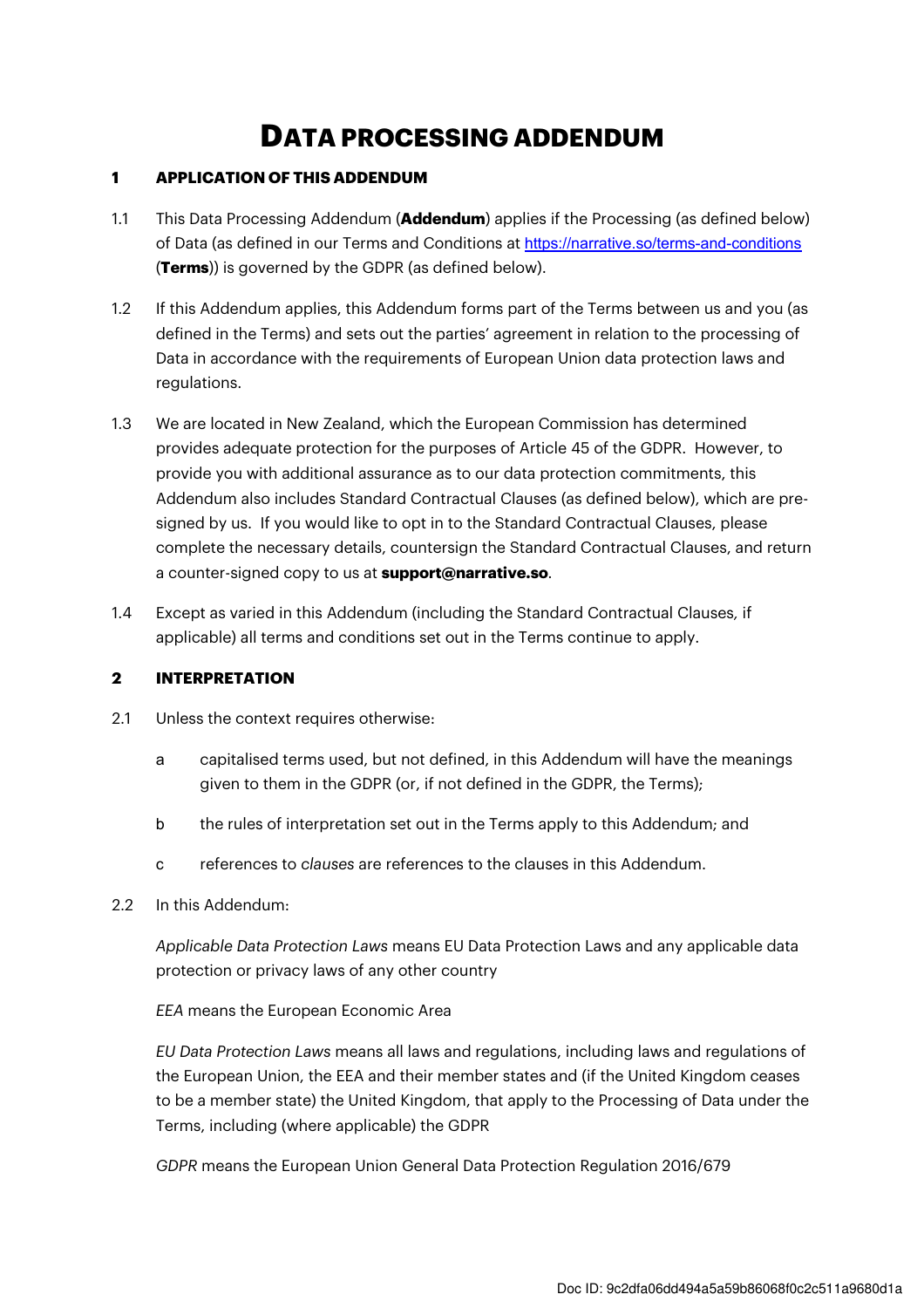Instruction means the instructions set out in clause 3.3 or agreed under clause 3.4

Personal Data means all Data which is personal data, personally identifiable information or personal information under Applicable Data Protection Laws (as applicable under those laws)

Processing means any operation or set of operations which is performed upon Personal Data, whether or not by automated means, such as collection, recording, organisation, storage, adaptation or alteration, retrieval, consultation, use, disclosure by transmission, dissemination or otherwise making available, alignment or combination, blocking, erasure or destruction. Process has a consistent meaning

Standard Contractual Clauses means the standard contractual clauses set out in Schedule 3, as may be amended under clause 12.1.

Sub-Processor means any person appointed by us or on our behalf to Process Personal Data on your behalf in connection with the Terms

- 2.3 If there is any conflict between any of the following, they will have precedence in the descending order of priority set out below:
	- a the Standard Contractual Clauses;
	- b this Addendum; and
	- c the Terms.

#### **3 PROCESSING OF PERSONAL DATA**

- 3.1 With respect to the Processing of Personal Data under the Terms:
	- a you act as the Data Controller;
	- b we act as the Data Processor; and
	- c subject to clause 6, we may engage the Sub-Processors listed in Schedule 2.
- 3.2 We will comply with all Applicable Data Protection Laws that apply to our Processing of Personal Data on your behalf, including all EU Data Protection Laws that apply to Data Processors.
- 3.3 You must, when using the Service, comply with all Applicable Data Protection Laws that apply to your Processing of Personal Data, including all EU Data Protection Laws that apply to Data Controllers.
- 3.4 You instruct us to Process Personal Data and in particular, subject to clause 6, transfer Personal Data to any country or territory:
	- a as reasonably necessary to provide the Service in accordance with the Terms;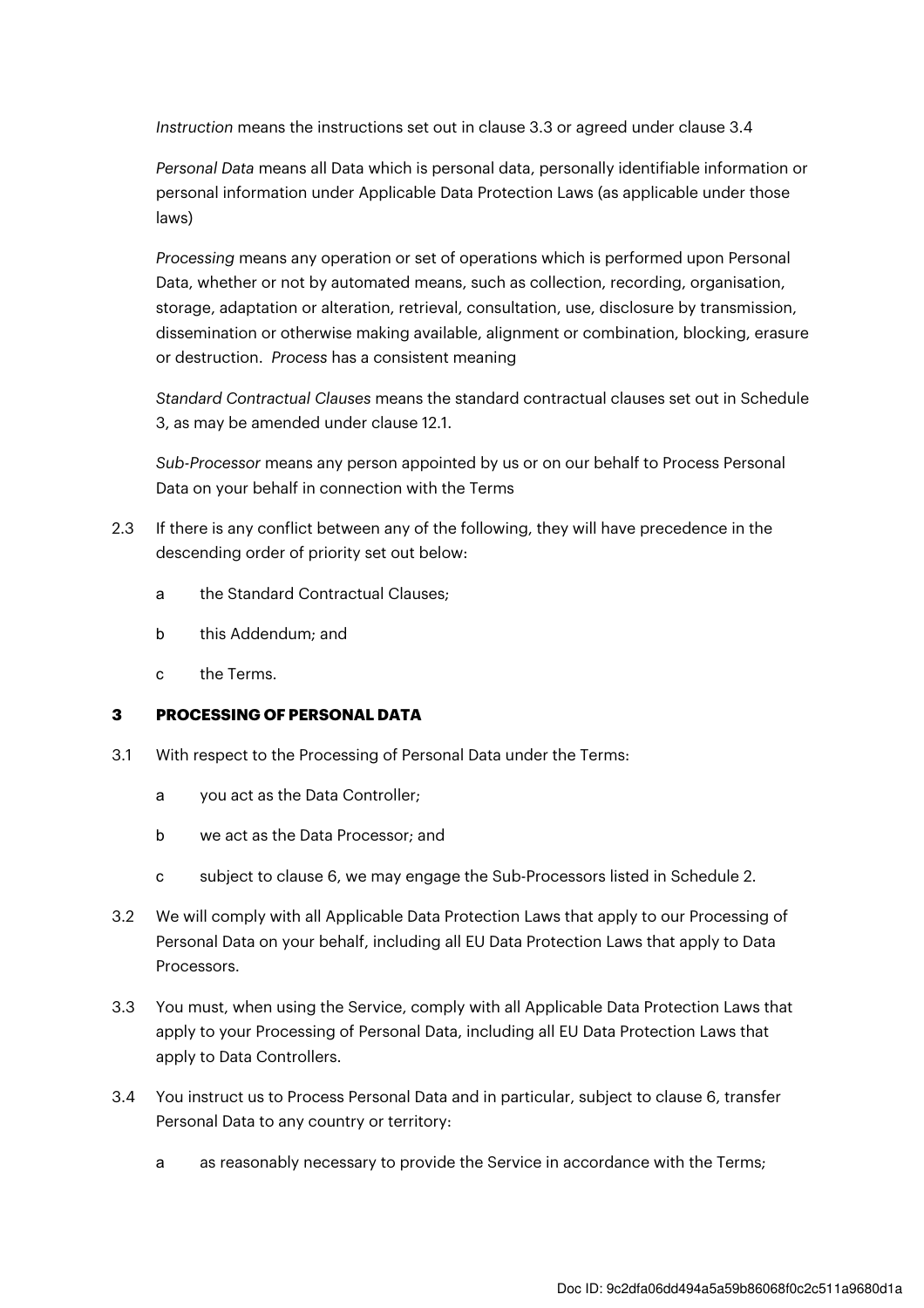- b as initiated through the use of the Service by you, your Personnel and other end users you allow to use the Service; and
- c to comply with any further instruction from you (including by email or through our support channels) that is consistent with the Terms and this Addendum.
- 3.5 This Addendum and the Terms are your complete and final instructions for the Processing of Personal Data as at the time this Addendum takes effect. Any additional or alternate instructions must be agreed between us and you separately in writing.
- 3.6 We will not Process Personal Data other than on your Instructions unless required by any law to which we are subject, in which case we will to the extent permitted by applicable law inform you of that legal requirement before we Process that Personal Data.
- 3.7 As required by article 28(3) of the GDPR (and, if applicable, equivalent requirements of other Applicable Data Protection Laws), the nature and purpose of the Processing, the types of Personal Data and categories of Data Subjects Processed under this Addendum are set out in Schedule 1. We may amend Schedule 1 from time to time on written notice to you as we reasonably consider necessary to meet the requirements of the GDPR (and applicable equivalent requirements of other Applicable Data Protection Laws).
- 3.8 The duration of Processing is limited to the duration of the Terms. Our obligations in relation to Processing will continue until the Personal Data has been properly deleted or returned to you in accordance with clause 11 of this Addendum.
- 3.9 You are solely responsible for ensuring that your Instructions comply with Applicable Data Protection Laws. It is also your responsibility to enter into data processing agreements with other relevant Data Controllers in order to allow us and our Sub-Processors to Process Personal Data in accordance with this Addendum.
- 3.10 If, in our reasonable opinion, an Instruction infringes Applicable Data Protection Laws, we will notify you as soon as reasonably practicable.

## **4 DATA SUBJECT REQUESTS**

- 4.1 To the extent permitted by law, we will notify you promptly if we receive a request from a Data Subject to exercise the Data Subject's rights under Applicable Data Protection Laws relating to any Personal Data (**Data Subject Request**).
- 4.2 Taking into account the nature of the Processing, we will assist you by implementing appropriate technical and organisational measures, to the extent possible, to fulfil your obligation to respond to a Data Subject Request under Applicable Data Protection Laws.
- 4.3 To the extent you do not have the ability to address a Data Subject Request, we will, on your written request, provide reasonable assistance in accordance with Applicable Data Protection Laws to facilitate that Data Subject Request. You will reimburse us for the costs arising from this assistance.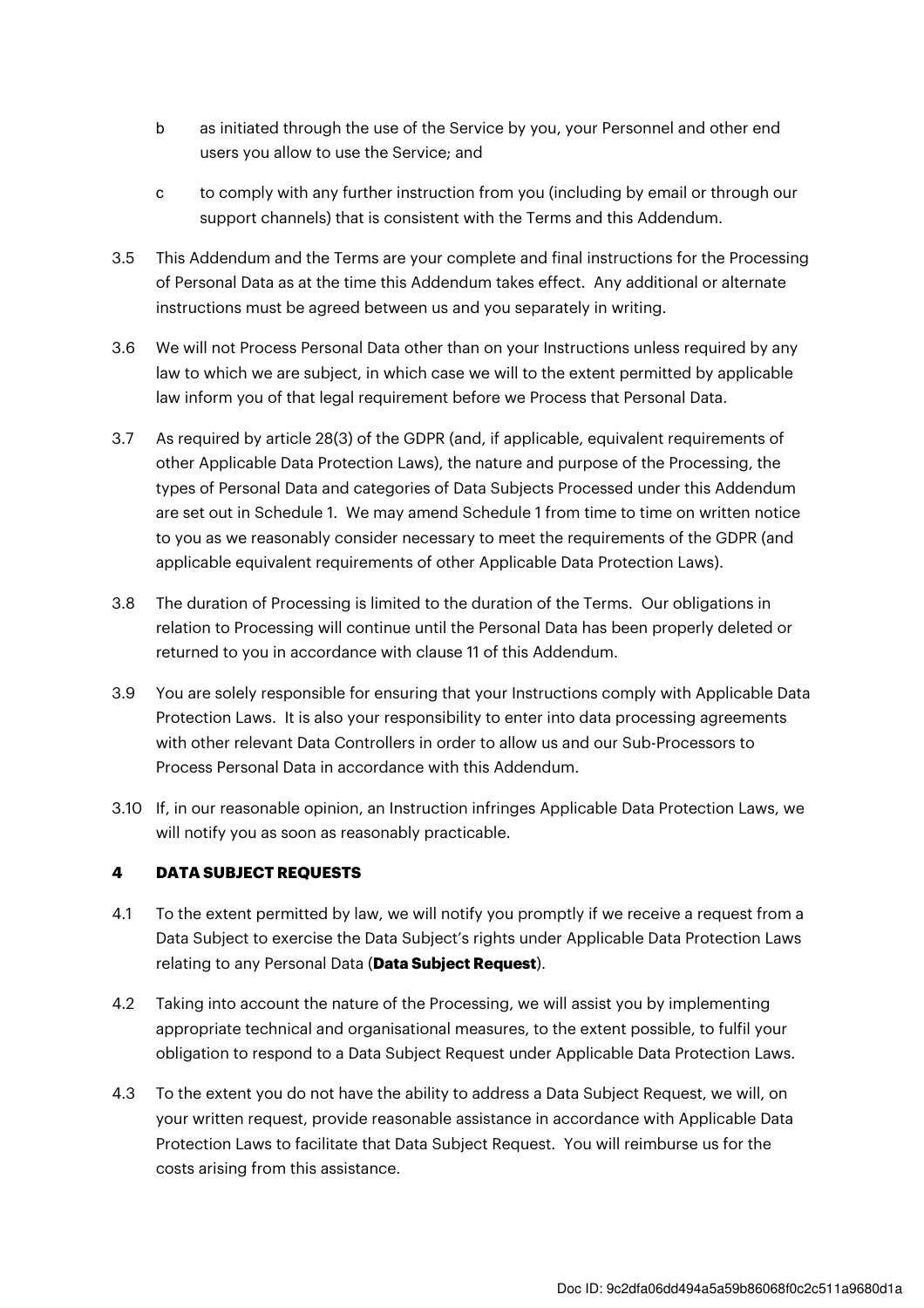4.4 We will not respond to a Data Subject Request except on your written request or if required by applicable law.

## **5 OUR PERSONNEL**

- 5.1 We will:
	- a take reasonable steps to ensure the reliability of any of our Personnel engaged in the Processing of Personal Data;
	- b ensure that access to Personal Data is limited to our Personnel who require that access as strictly necessary for the purposes of exercising our rights and performing our obligations under the Terms;
	- c ensure that our Personnel engaged in Processing Personal Data are subject to confidentiality undertakings or professional or statutory obligations of confidentiality; and
	- d ensure that our Personnel engaged in Processing Personal Data are informed of the confidential nature of the Personal Data and receive appropriate training on their responsibilities.
- 5.2 We have appointed a data protection officer who can be contacted at **support@narrative.so**.

## **6 SUBPROCESSESORS**

- 6.1 You acknowledge and agree that we may engage third party Sub-Processors in connection with the provision of the Service.
- 6.2 We have entered into (and will, for any new Sub-Processor, enter into) written agreements with each Sub-Processor containing data protection obligations which offer at least the same level of protection for Personal Data as set out in this Addendum and that meet the requirements of Article 28(3) of the GDPR, as applicable to the nature of the services provided by that Sub-Processor.
- 6.3 You may request copies of our written agreements with Sub-Processors (which may be redacted to remove confidential information not relevant to this Addendum).
- 6.4 A list of current Sub-Processors for the Services as at 5 November 2020 is set out in Schedule 2. We may update the list of Sub-Processors from time to time and, subject to clause 6.5, we will give at least 30 days' written notice of any new Sub-Processor.
- 6.5 We may engage Sub-Processors as needed to serve as an Emergency Replacement to maintain and support the Services. Emergency Replacement means a sudden replacement of a Sub-Processor where a change is outside our reasonable control. In this case, we will inform you of the replacement Sub-Processor as soon as reasonably practicable.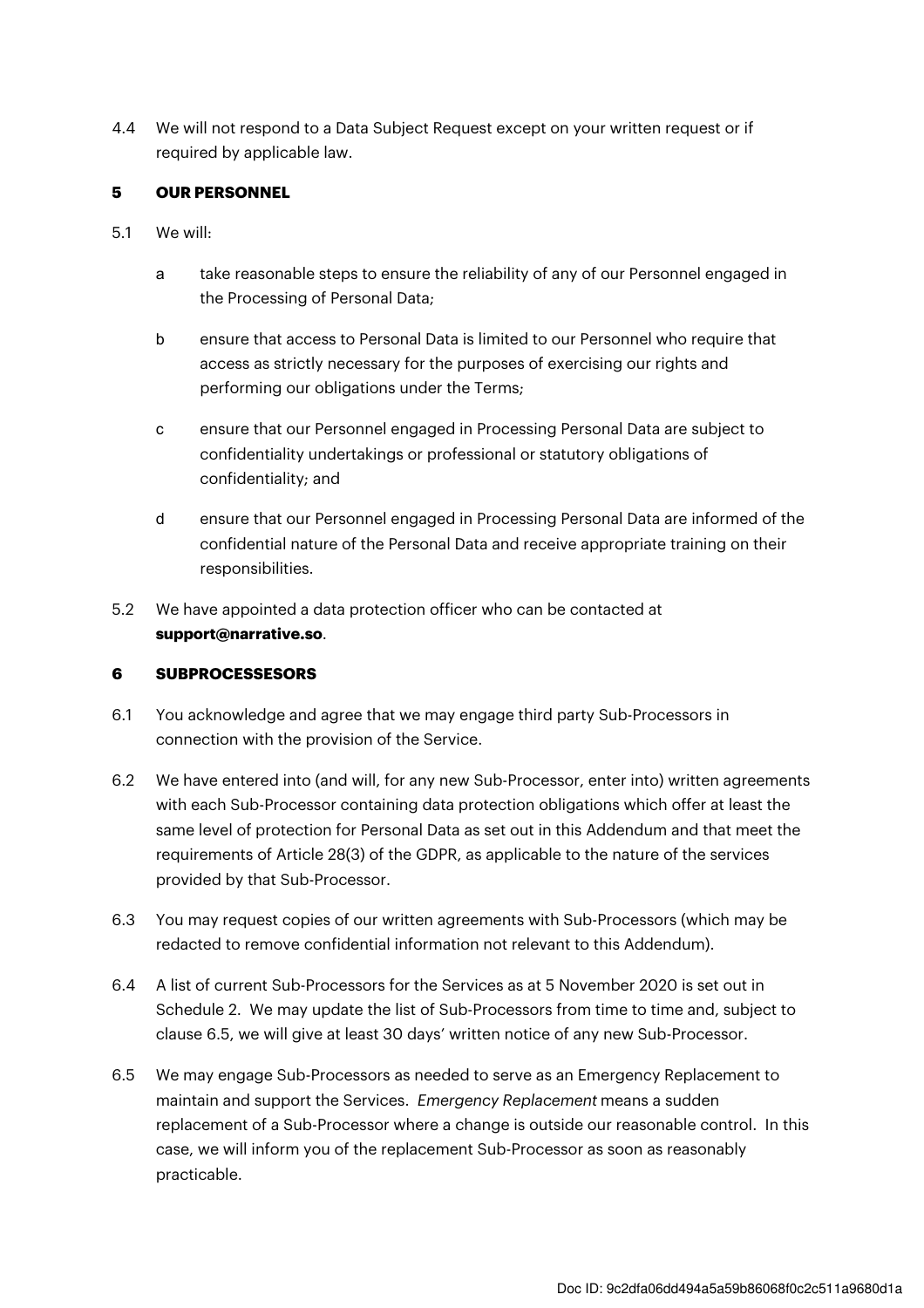- 6.6 If you object to any new Sub-Processor, you may, despite anything to the contrary in the Terms, terminate these Terms and your right to access and use the Service without penalty on written notice, provided (in the case of a new Sub-Processor notified under clause 6.4) your notice of termination is received by us before the effective date of our notice under clause 6.4 or (in the case of a new Sub-Processor notified under clause 6.5) your notice of termination is received by us within 30 days of our notice of the new Sub-Processor. If you do not terminate these Terms and your right to access and use the Service in accordance with this clause, you are deemed to have agreed to the new Sub-Processor.
- 6.7 We are liable for the acts and omissions of our Sub-Processors to the same extent we would be liable if performing the services of each Sub-Processor directly under the terms of this Addendum, except as otherwise set out in this Addendum.

## **7 SECURITY**

We will maintain technical and organisational measures to protect the confidentiality, integrity and security of Personal Data (including protection against unauthorised or unlawful Processing and against accidental or unlawful destruction, loss or alteration or damage, unauthorised disclosure of, or access to, Personal Data), and to manage data security incidents affecting Personal Data, in accordance with Appendix 2 of the Standard Contractual Clauses.

## **8 SECURITY BREACH MANAGEMENT**

- 8.1 We will comply with all applicable laws requiring notification to you of any accidental or unlawful destruction, loss, alteration, unauthorised disclosure of, or access to Personal Data Processed by us or our Sub-Processors of which we become aware (**Breach Incident**).
- 8.2 We will make reasonable efforts to identify the cause of that Breach Incident, notify you within a timely manner to allow you to meet your obligations to report a Breach Incident, and take steps we consider necessary and reasonable to remediate the cause of the Breach Incident, to the extent remediation is within our reasonable control.

## **9 AUDIT AND COMPLIANCE**

Upon your written request, we will, at your cost, submit to your audits and inspections, and provide you all information necessary, to demonstrate that both you and we are complying with our respective obligations under Applicable Data Protection Laws (including our respective obligations under Article 28 of the GDPR).

## **10 DATA PROTECTION IMPACT ASSESSMENT**

Upon your written request, we will, at your cost, provide you with reasonable assistance needed to fulfil your obligation under the GDPR to carry out a data protection impact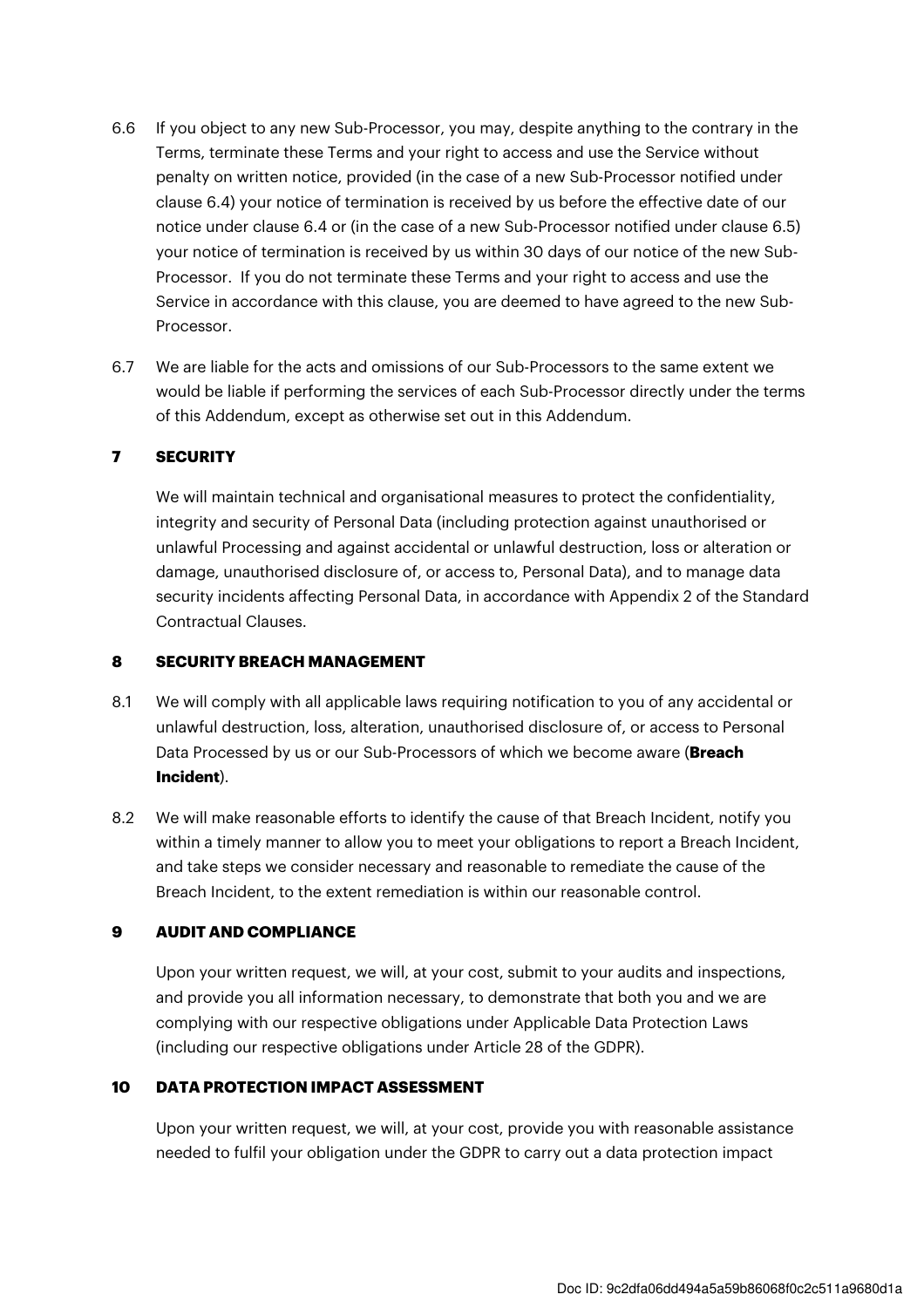assessment relating to your use of the Service, to the extent you do not otherwise have access to the relevant information.

## **11 RETURN AND DELETION OF PERSONAL DATA**

- 11.1 Subject to clauses 11.2 and 11.3, following termination of the Terms we will delete all Personal Data within a reasonable period from termination of the Terms.
- 11.2 Subject to clause 11.3, you may submit a written request to us within 10 working days of the termination of the Terms requiring us, within 20 working days of your written request, to:
	- a return a complete copy of all Personal Data by secure file transfer in a common format; and
	- b delete all other copies of Personal Data Processed by us or any Sub-Processor.
- 11.3 We, or each Sub-Processor, may retain Personal Data to the extent that it is required by applicable laws, provided that we ensure the confidentiality of all such Personal Data and ensure that such Data is only processed as necessary for the purposes required under applicable laws requiring its Processing and for no other purpose.
- 11.4 If we cannot delete all Personal Data due to technical reasons, we will inform you as soon as reasonably practicable and will take reasonably necessary steps to:
	- a come as close as possible to a complete and permanent deletion of the Personal Data;
	- b fully and effectively anonymise the remaining data; and
	- c make the remaining Personal Data which is not deleted or effectively anonymised unavailable for future Processing.

## **12 CHANGES IN DATA PROTECTION LAWS**

- 12.1 We may on at least 30 days' written notice to you from time to time, make any variations to this Addendum (including to the Standard Contractual Clauses), which we consider (acting reasonably) are required as a result of any change in, or decision of a competent authority under, Applicable Data Protection Law, to allow transfers and Processing of Personal Data to continue without breach of Applicable Data Protection Law.
- 12.2 If you object to any variation under clause 12.1, you may, despite anything to the contrary in the Terms, terminate these Terms and your right to access and use the Service without penalty on written notice, provided your notice of termination is received by us before the effective date of our notice. If you do not terminate these Terms and your right to access and use the Service in accordance with this clause, you are deemed to have agreed to the variation.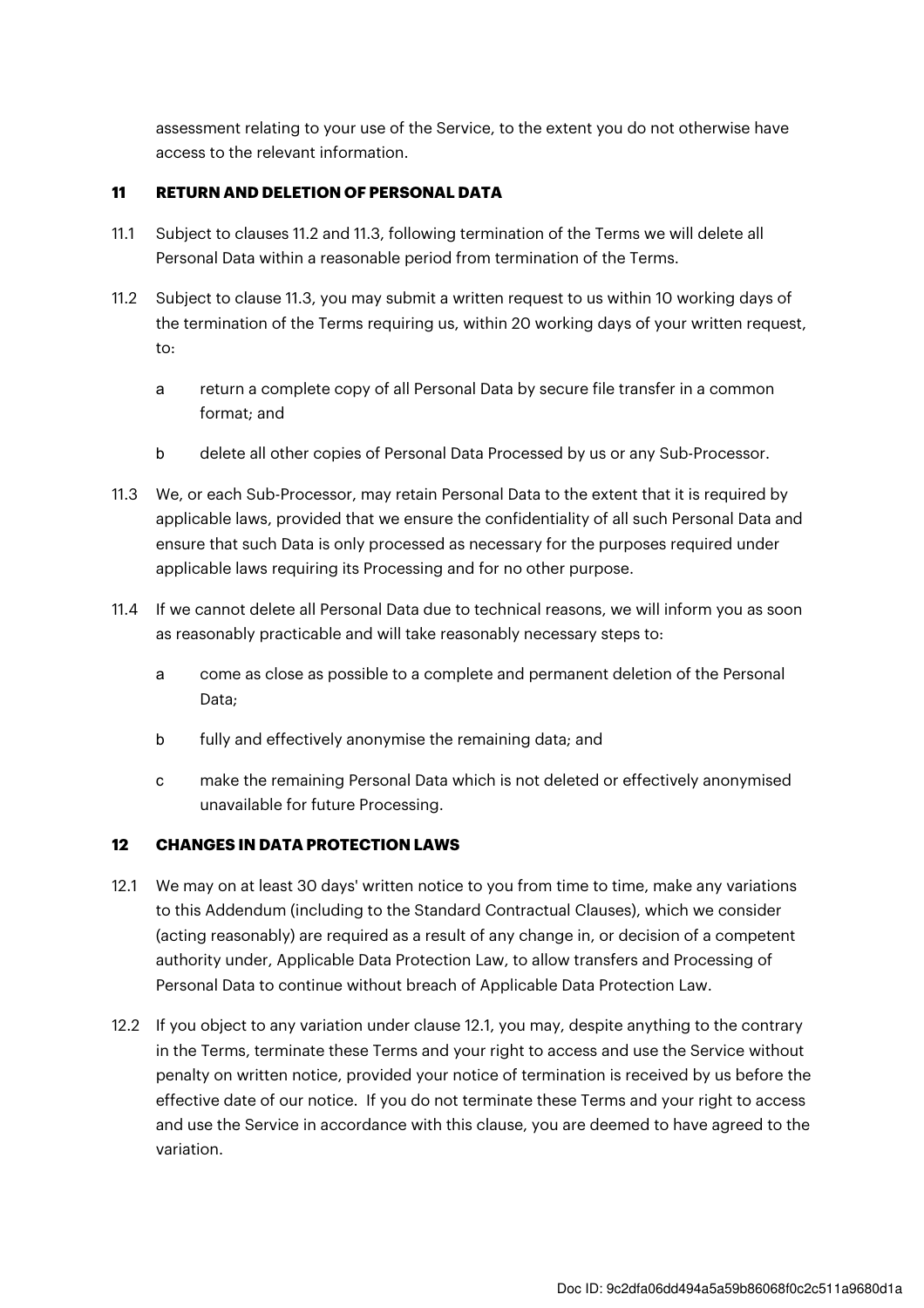## **13 LIMITATION OF LIABILITY**

The liability of each party to the other party under or in connection with this Addendum is subject to the limitations and exclusions set out in the Terms, and any reference in the Terms to the liability of a party means the aggregate liability of that party under the Terms and this Addendum together.

#### **14 GENERAL**

If any provision of this Addendum is, or becomes unenforceable, illegal or invalid for any reason, the relevant provision is deemed to be varied to the extent necessary to remedy the unenforceability, illegality or invalidity. If variation is not possible, the provision must be treated as severed from this Addendum without affecting any other provisions of this Addendum.

#### **SCHEDULE 1**

#### **DETAILS OF PROCESSING**

#### **Nature and Purpose of Processing**

We will Process Personal Data as necessary to provide the Service in accordance with the Terms, as further specified in our online documentation relating to the Services, and as further instructed by you and your Personnel and other end users you allow to use the Service through the use of the Service.

#### **Duration of Processing**

Subject to clause 11 of this Addendum, we will Process Personal Data for the duration of the Terms, unless otherwise agreed upon in writing.

#### **Categories of Data Subjects**

You may submit Personal Data to the Service, the extent of which is determined and controlled by you in your sole discretion, and which may include, but is not limited to, Personal Data relating to the following categories of data subjects:

- a our customers who are photographers, publishers or editors
- b our customers' clients who are natural persons, include people who they photograph
- c any other person who you invite to view or access a Select project, when you share their personal information with us.

## **Type of Data**

You may submit Personal Data to the Service, the extent of which is determined and controlled by you in your sole discretion, and which may include, but is not limited to, the following categories of personal data: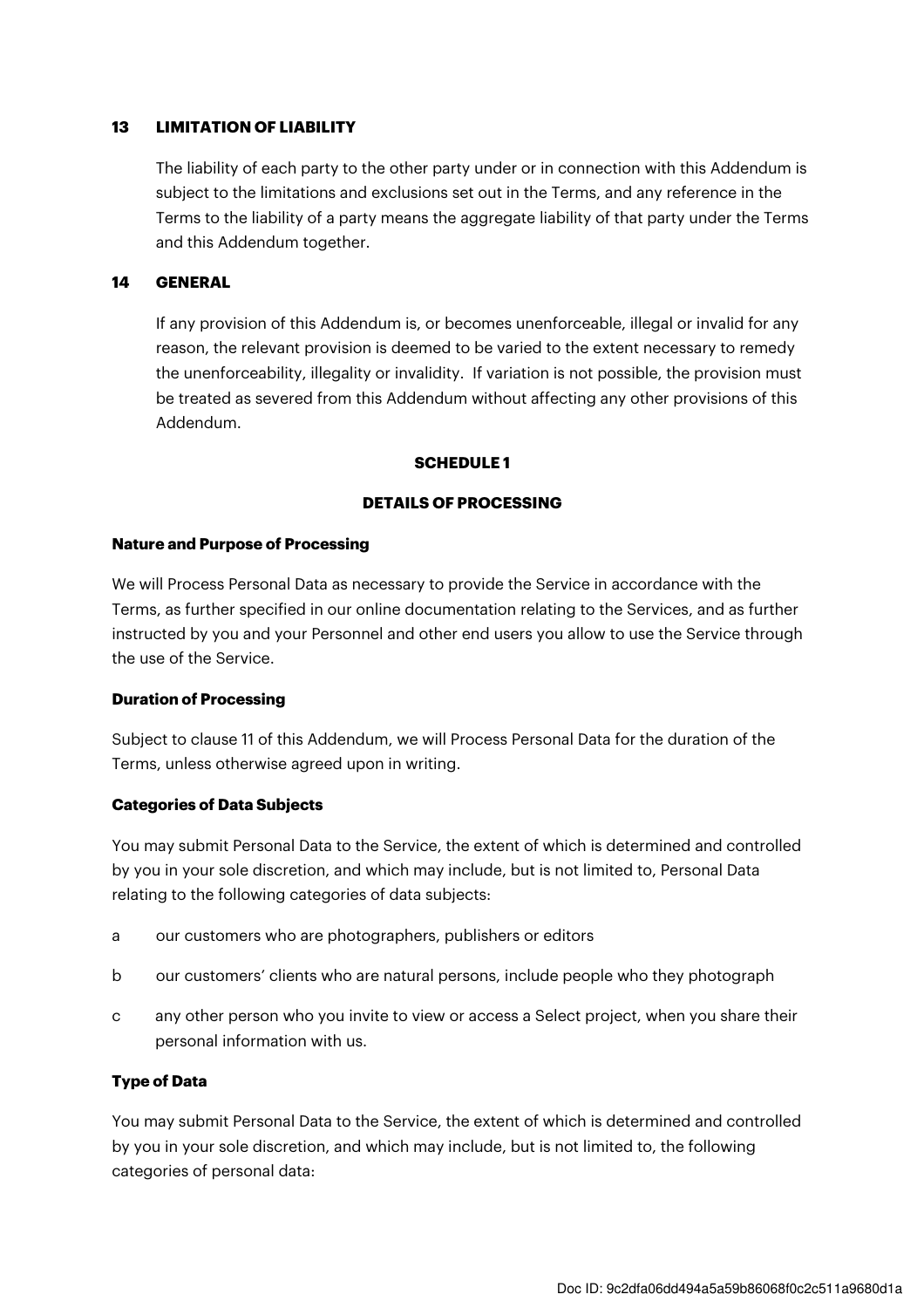- a first and last name
- b contact information (company, email, phone, physical business and billing addresses)
- c financial or billing information
- d photographs and their corelating metadata
- e information about the device you are using to access the Service.

#### **SCHEDULE 2**

### **LIST OF SUB-PROCESSORS AS AT 5 NOVEMBER 2020.**

| Sub-processor         | <b>Location</b> | <b>Purpose</b>                                                     | <b>Policy pages</b>   |
|-----------------------|-----------------|--------------------------------------------------------------------|-----------------------|
| <b>AWS Amazon</b>     | <b>USA</b>      | Data hosting                                                       | <b>Privacy Policy</b> |
| Cloudflare            | <b>USA</b>      | <b>CDN</b>                                                         | <b>Privacy Policy</b> |
| Github                | <b>USA</b>      | Software repository                                                | <b>Privacy Policy</b> |
| Slack                 | Ireland         | Team<br>communication<br>platform                                  | <b>Privacy Policy</b> |
| Google Suite          | <b>USA</b>      | Cloud services and<br>digital marketing                            | <b>Privacy Policy</b> |
| <b>Notion</b>         | <b>USA</b>      | Internal documents                                                 | <b>Privacy Policy</b> |
| <b>Baremetrics</b>    | <b>USA</b>      | CRM and financial<br>reporting for<br>company and users            | <b>Privacy Policy</b> |
| Intercom              | <b>USA</b>      | Customer support<br>and CRM                                        | <b>Privacy Policy</b> |
| <b>Stripe</b>         | <b>USA</b>      | Billing, payments,<br>subscription<br>management and<br><b>CRM</b> | <b>Privacy Policy</b> |
| <b>First Promoter</b> | <b>USA</b>      | Affiliate and referral<br>management and<br><b>CRM</b>             | <b>Privacy Policy</b> |
| Tapfiliate            | The Netherlands | Affiliate and referral<br>management and<br><b>CRM</b>             | <b>Privacy Policy</b> |
| <b>Kickofflabs</b>    | <b>USA</b>      | Affiliate and referral<br>management and<br><b>CRM</b>             | <b>Privacy Policy</b> |
| Survicate             | Poland          | User surveys                                                       | <b>Privacy Policy</b> |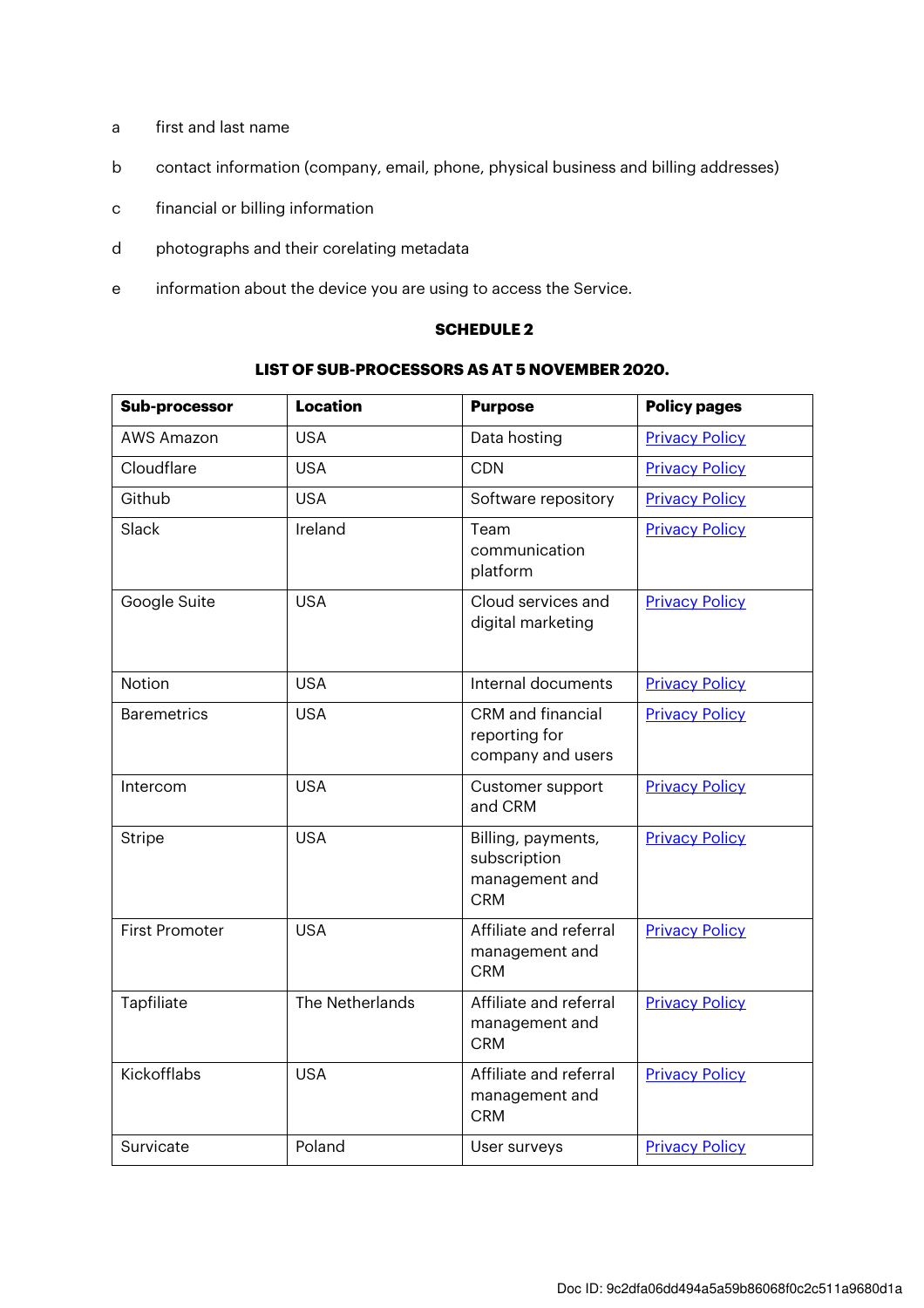| Clickup                  | <b>USA</b> | Internal planning                  | <b>Privacy Policy</b> |
|--------------------------|------------|------------------------------------|-----------------------|
| Typeform                 | Spain      | User surveys                       | <b>Privacy Policy</b> |
| Drip                     | <b>USA</b> | <b>EDM</b>                         | <b>Privacy Policy</b> |
| Datadog                  | <b>USA</b> | Security                           | <b>Privacy Policy</b> |
| Saleshandy               | <b>USA</b> | <b>EDM</b>                         | <b>Privacy Policy</b> |
| Sentry                   | <b>USA</b> | Application<br>monitoring platform | <b>Privacy Policy</b> |
| CircleCI                 | <b>USA</b> | Continuous<br>integration          | <b>Privacy Policy</b> |
| Inspectlet               | <b>USA</b> | Website analytics                  | <b>Privacy Policy</b> |
| <b>Facebook Business</b> | <b>USA</b> | Digital marketing                  | <b>Privacy Policy</b> |

## **SCHEDULE 3**

#### **STANDARD CONTRACTUAL CLAUSES (PROCESSORS)**

For the purposes of Article 26(2) of Directive 95/46/EC for the transfer of Personal Data to Processors established in third countries which do not ensure an adequate level of data protection.

| (the <b>data exporter</b> )                           |
|-------------------------------------------------------|
| Other information needed to identify the organisation |
|                                                       |
|                                                       |
|                                                       |
| [Customer to complete the details below]              |

And

Name of the data importing organisation: Software Limited

Address: Narrative – SPACES, 501 Karangahape Road, Central Auckland 1010

E-mail: support@narrative.so

Other information needed to identify the organisation:

a New Zealand company, company number 6304647

(the **data importer**)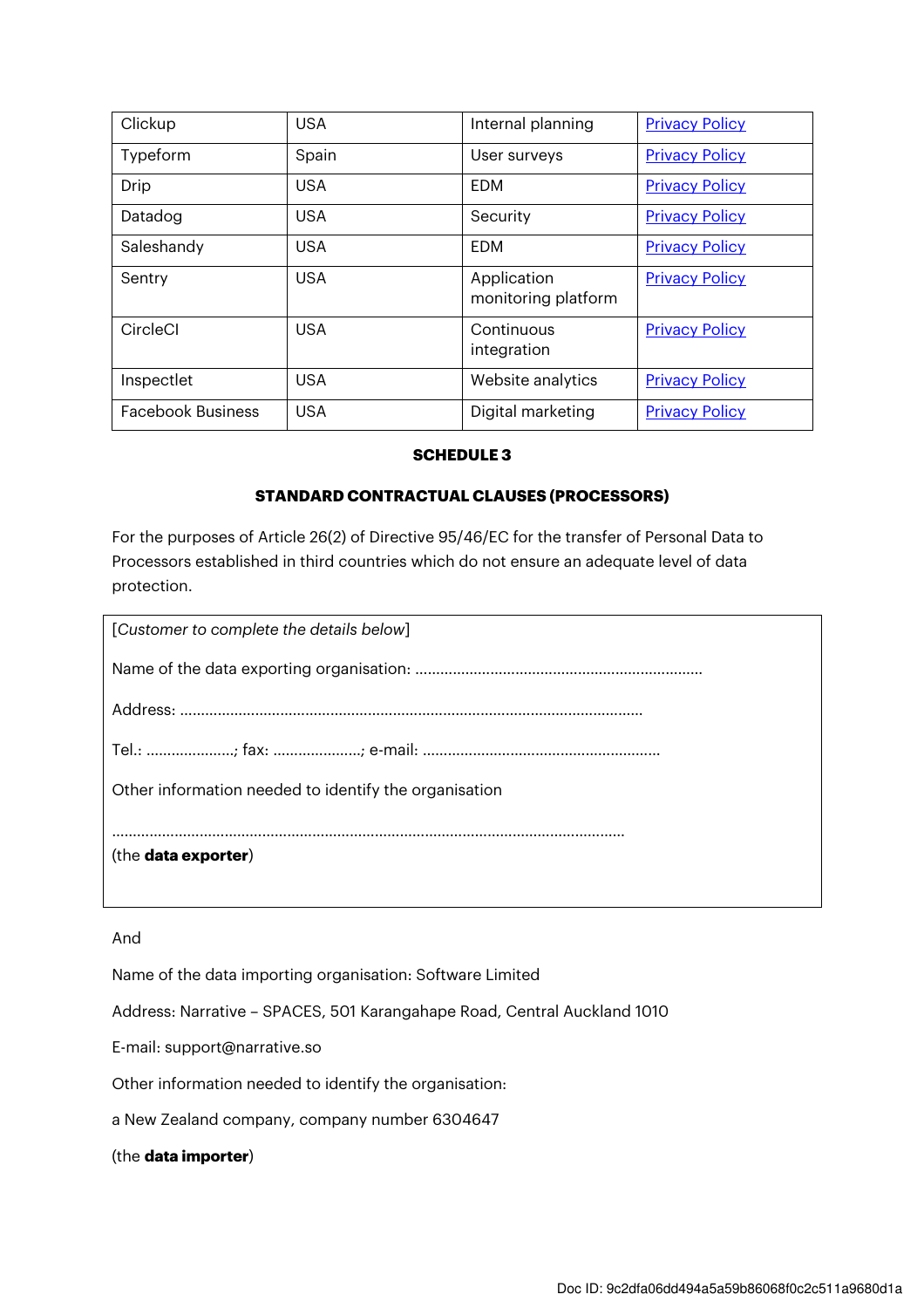#### each a **party**, together the **parties**

have agreed the following Standard Contractual Clauses (**Clauses**) in order to provide adequate safeguards with respect to the protection of privacy and fundamental rights and freedoms of individuals for the transfer by the Data Exporter to the Data Importer of the personal data specified in Appendix 1 of this Schedule 3.

## **Clause 1: Definitions**

For the purposes of the Clauses:

- a personal data, special categories of data, process/processing, controller, processor, data subject and supervisory authority shall have the same meaning as in Directive 95/46/EC of the European Parliament and of the Council of 24 October 1995 on the protection of individuals with regard to the processing of personal data and on the free movement of such data;
- b the data exporter means the controller who transfers the personal data;
- c the data importer means the processor who agrees to receive from the data exporter personal data intended for processing on his behalf after the transfer in accordance with his instructions and the terms of the Clauses and who is not subject to a third country's system ensuring adequate protection within the meaning of Article 25(1) of Directive 95/46/EC;
- d the subprocessor means any processor engaged by the data importer or by any other subprocessor of the data importer who agrees to receive from the data importer or from any other subprocessor of the data importer personal data exclusively intended for processing activities to be carried out on behalf of the data exporter after the transfer in accordance with his instructions, the terms of the Clauses and the terms of the written subcontract;
- e the applicable data protection law means the legislation protecting the fundamental rights and freedoms of individuals and, in particular, their right to privacy with respect to the processing of personal data applicable to a data controller in the Member State in which the data exporter is established;
- f technical and organisational security measures means those measures aimed at protecting personal data against accidental or unlawful destruction or accidental loss, alteration, unauthorised disclosure or access, in particular where the processing involves the transmission of data over a network, and against all other unlawful forms of processing.

## **Clause 2: Details of the transfer**

The details of the transfer and in particular the special categories of personal data where applicable are specified in Appendix 1 which forms an integral part of the Clauses.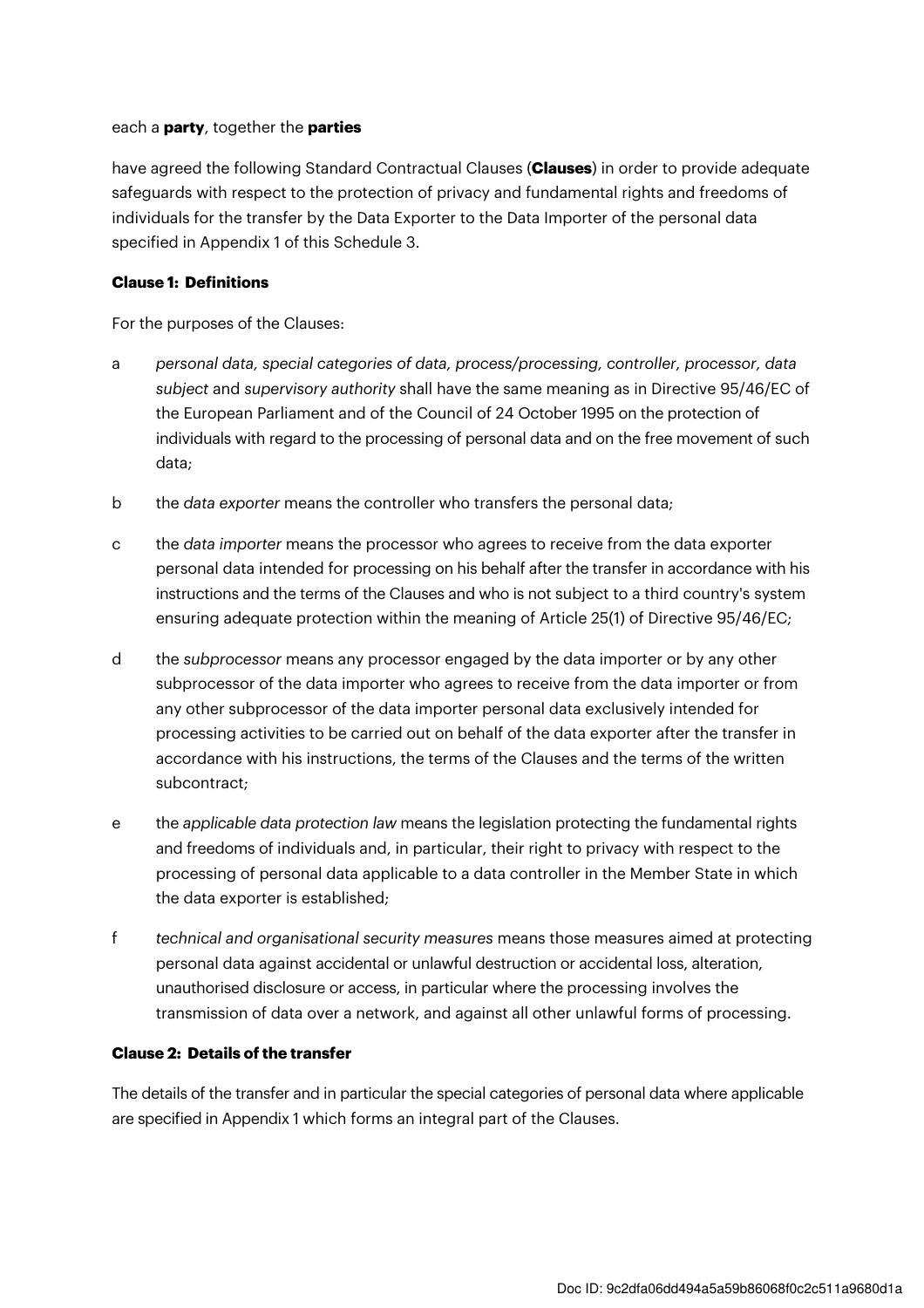#### **Clause 3: Third-party beneficiary clause**

- 1 The data subject can enforce against the data exporter this Clause, Clause 4b to i, Clause 5a to e, and g to j, Clause 6(1) and (2), Clause 7, Clause 8(2), and Clauses 9 to 12 as thirdparty beneficiary.
- 2 The data subject can enforce against the data importer this Clause, Clause 5a to e and g, Clause 6, Clause 7, Clause 8(2), and Clauses 9 to 12, in cases where the data exporter has factually disappeared or has ceased to exist in law unless any successor entity has assumed the entire legal obligations of the data exporter by contract or by operation of law, as a result of which it takes on the rights and obligations of the data exporter, in which case the data subject can enforce them against such entity.
- 3 The data subject can enforce against the subprocessor this Clause, Clause 5a to e and g, Clause 6, Clause 7, Clause 8(2), and Clauses 9 to 12, in cases where both the data exporter and the data importer have factually disappeared or ceased to exist in law or have become insolvent, unless any successor entity has assumed the entire legal obligations of the data exporter by contract or by operation of law as a result of which it takes on the rights and obligations of the data exporter, in which case the data subject can enforce them against such entity. Such third-party liability of the subprocessor shall be limited to its own processing operations under the Clauses.
- 4 The parties do not object to a data subject being represented by an association or other body if the data subject so expressly wishes and if permitted by national law.

## **Clause 4: Obligations of the data exporter**

The data exporter agrees and warrants:

- a that the processing, including the transfer itself, of the personal data has been and will continue to be carried out in accordance with the relevant provisions of the applicable data protection law (and, where applicable, has been notified to the relevant authorities of the Member State where the data exporter is established) and does not violate the relevant provisions of that State;
- b that it has instructed and throughout the duration of the personal data processing services will instruct the data importer to process the personal data transferred only on the data exporter's behalf and in accordance with the applicable data protection law and the Clauses;
- c that the data importer will provide sufficient guarantees in respect of the technical and organisational security measures specified in Appendix 2 to this contract;
- d that after assessment of the requirements of the applicable data protection law, the security measures are appropriate to protect personal data against accidental or unlawful destruction or accidental loss, alteration, unauthorised disclosure or access, in particular where the processing involves the transmission of data over a network, and against all other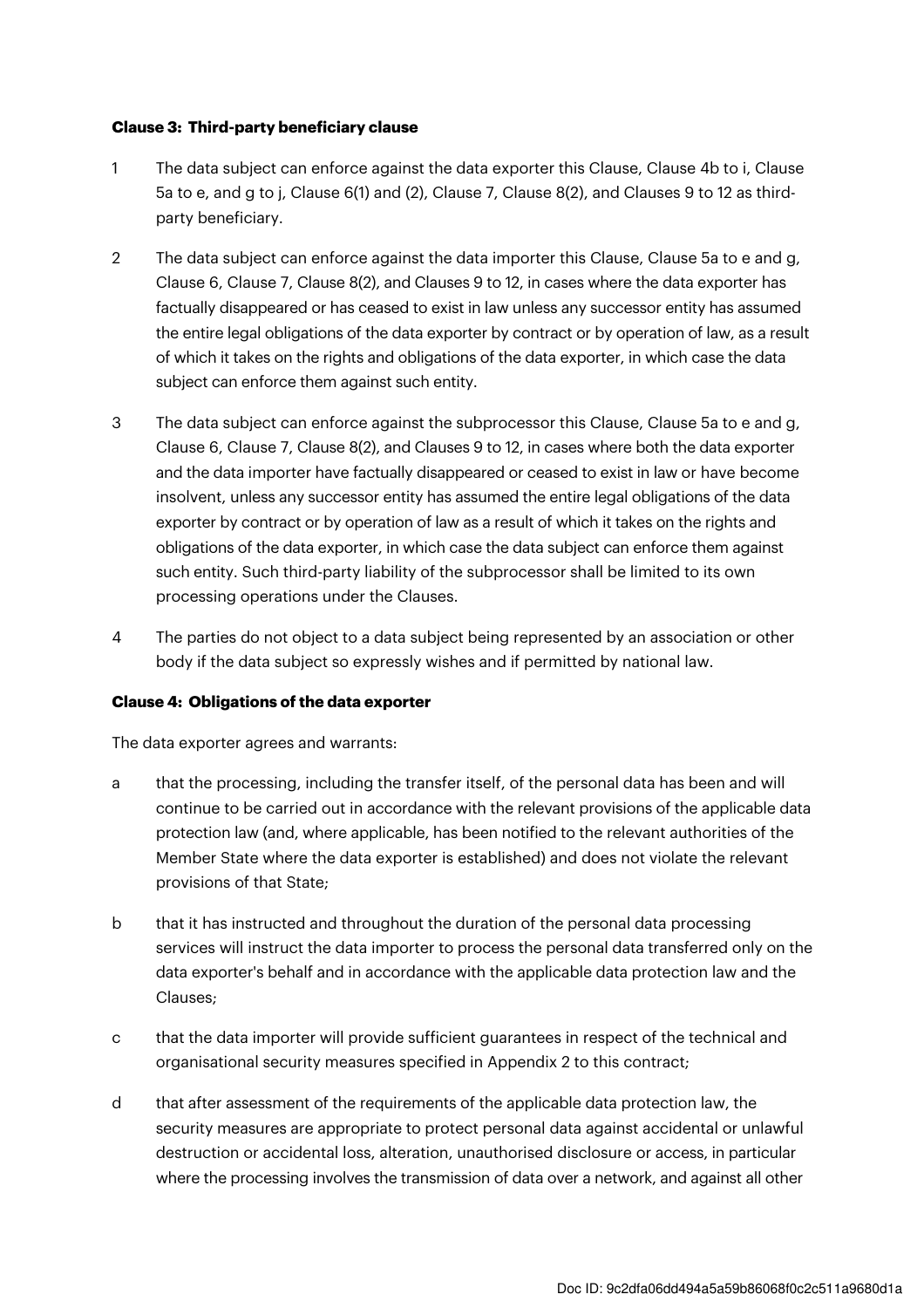unlawful forms of processing, and that these measures ensure a level of security appropriate to the risks presented by the processing and the nature of the data to be protected having regard to the state of the art and the cost of their implementation;

- e that it will ensure compliance with the security measures;
- f that, if the transfer involves special categories of data, the data subject has been informed or will be informed before, or as soon as possible after, the transfer that its data could be transmitted to a third country not providing adequate protection within the meaning of Directive 95/46/EC;
- g to forward any notification received from the data importer or any subprocessor pursuant to Clause 5b and Clause 8(3) to the data protection supervisory authority if the data exporter decides to continue the transfer or to lift the suspension;
- h to make available to the data subjects upon request a copy of the Clauses, with the exception of Appendix 2, and a summary description of the security measures, as well as a copy of any contract for subprocessing services which has to be made in accordance with the Clauses, unless the Clauses or the contract contain commercial information, in which case it may remove such commercial information;
- i that, in the event of subprocessing, the processing activity is carried out in accordance with Clause 11 by a subprocessor providing at least the same level of protection for the personal data and the rights of data subject as the data importer under the Clauses; and
- j that it will ensure compliance with Clause 4a to i.

## **Clause 5: Obligations of the data importer**

The data importer agrees and warrants:

- a to process the personal data only on behalf of the data exporter and in compliance with its instructions and the Clauses; if it cannot provide such compliance for whatever reasons, it agrees to inform promptly the data exporter of its inability to comply, in which case the data exporter is entitled to suspend the transfer of data and/or terminate the contract;
- b that it has no reason to believe that the legislation applicable to it prevents it from fulfilling the instructions received from the data exporter and its obligations under the contract and that in the event of a change in this legislation which is likely to have a substantial adverse effect on the warranties and obligations provided by the Clauses, it will promptly notify the change to the data exporter as soon as it is aware, in which case the data exporter is entitled to suspend the transfer of data and/or terminate the contract;
- c that it has implemented the technical and organisational security measures specified in Appendix 2 before processing the personal data transferred;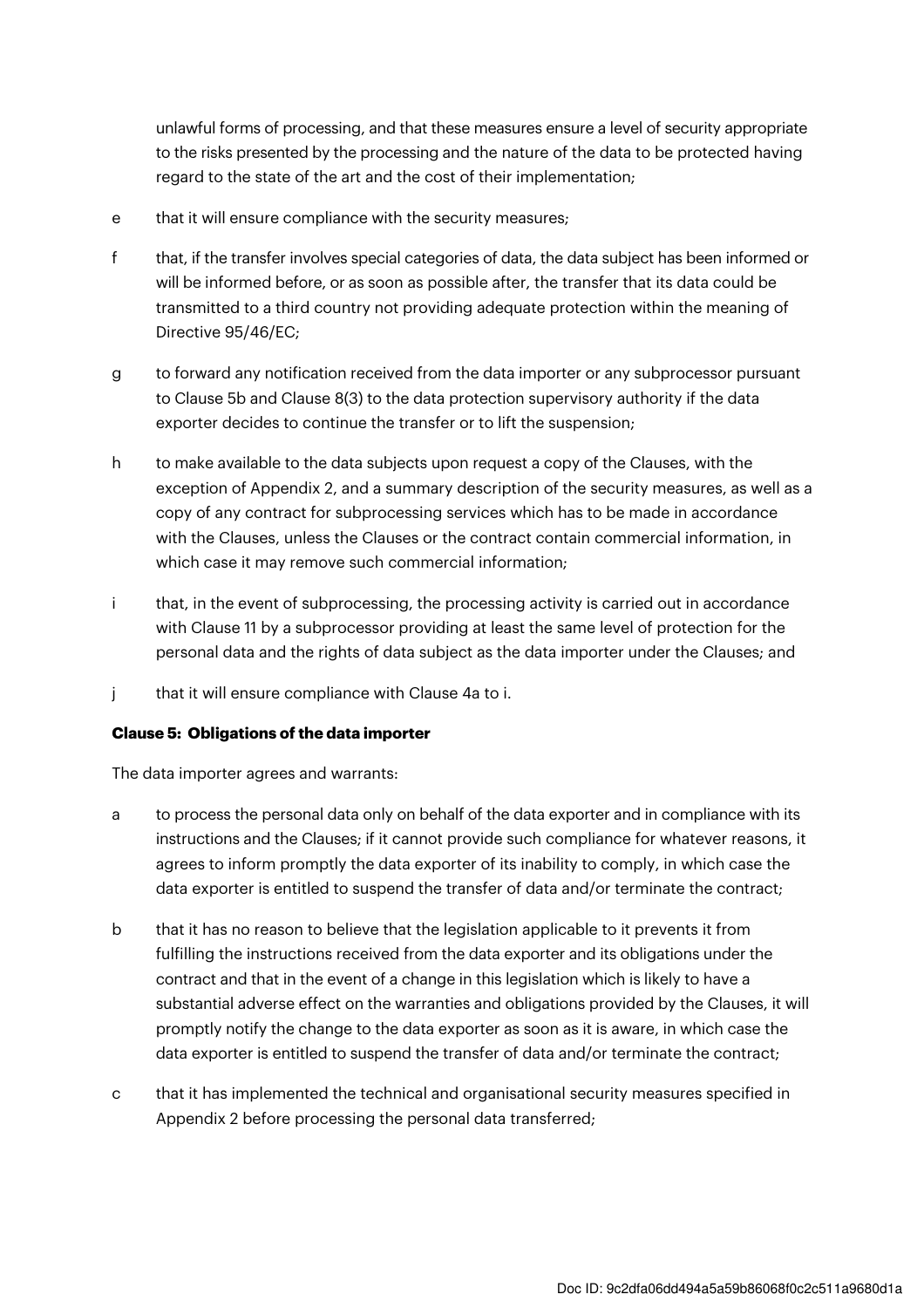- d that it will promptly notify the data exporter about:
	- i any legally binding request for disclosure of the personal data by a law enforcement authority unless otherwise prohibited, such as a prohibition under criminal law to preserve the confidentiality of a law enforcement investigation,
	- ii any accidental or unauthorised access, and
	- iii any request received directly from the data subjects without responding to that request, unless it has been otherwise authorised to do so;
- e to deal promptly and properly with all inquiries from the data exporter relating to its processing of the personal data subject to the transfer and to abide by the advice of the supervisory authority with regard to the processing of the data transferred;
- f at the request of the data exporter to submit its data processing facilities for audit of the processing activities covered by the Clauses which shall be carried out by the data exporter or an inspection body composed of independent members and in possession of the required professional qualifications bound by a duty of confidentiality, selected by the data exporter, where applicable, in agreement with the supervisory authority;
- g to make available to the data subject upon request a copy of the Clauses, or any existing contract for subprocessing, unless the Clauses or contract contain commercial information, in which case it may remove such commercial information, with the exception of Appendix 2 which shall be replaced by a summary description of the security measures in those cases where the data subject is unable to obtain a copy from the data exporter;
- h that, in the event of subprocessing, it has previously informed the data exporter and obtained its prior written consent;
- i that the processing services by the subprocessor will be carried out in accordance with Clause 11;
- j to send promptly a copy of any subprocessor agreement it concludes under the Clauses to the data exporter.

#### **Clause 6: Liability**

- 1 The parties agree that any data subject, who has suffered damage as a result of any breach of the obligations referred to in Clause 3 or in Clause 11 by any party or subprocessor is entitled to receive compensation from the data exporter for the damage suffered.
- 2 If a data subject is not able to bring a claim for compensation in accordance with paragraph 1 against the data exporter, arising out of a breach by the data importer or his subprocessor of any of their obligations referred to in Clause 3 or in Clause 11, because the data exporter has factually disappeared or ceased to exist in law or has become insolvent, the data importer agrees that the data subject may issue a claim against the data importer as if it were the data exporter, unless any successor entity has assumed the entire legal obligations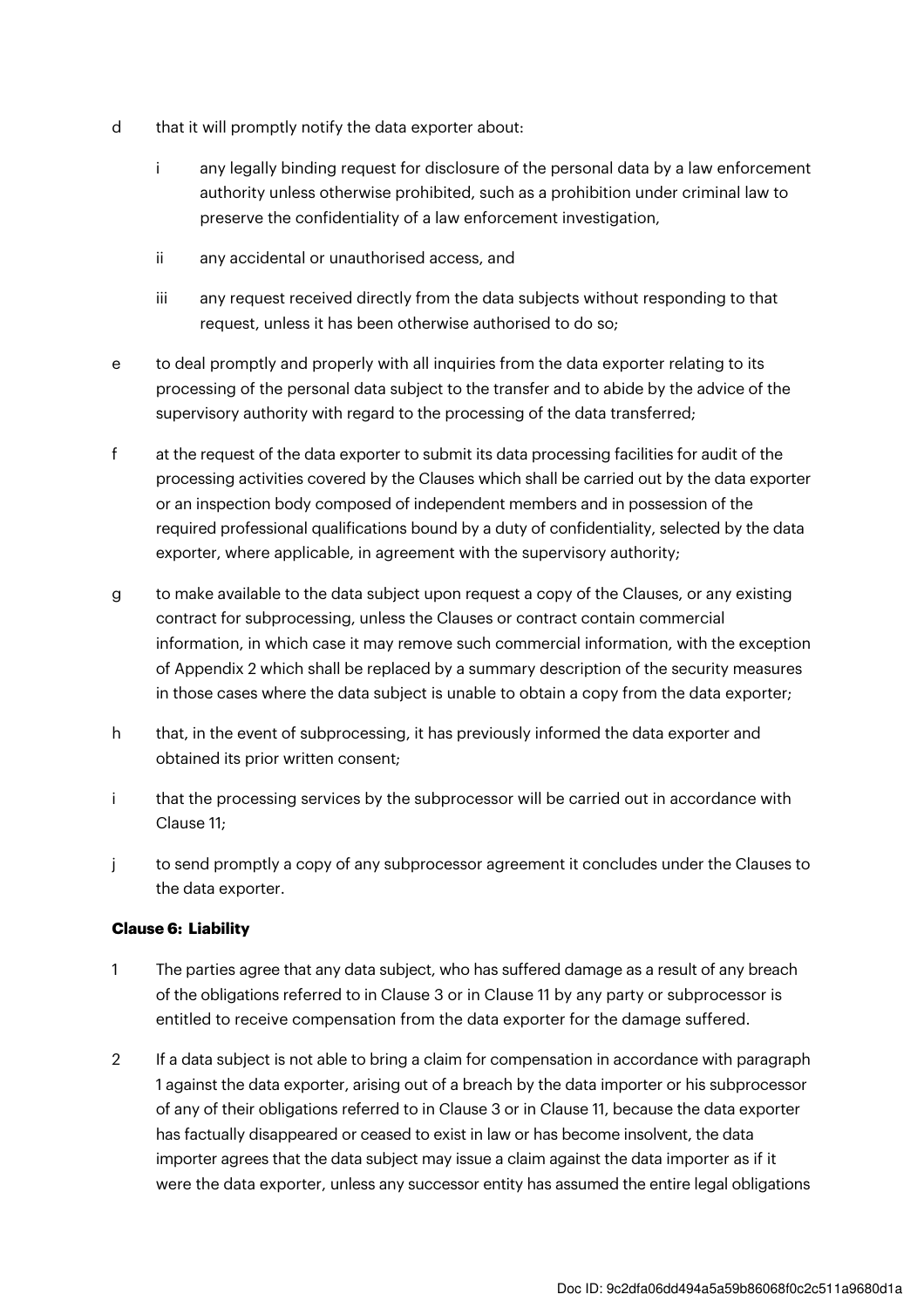of the data exporter by contract of by operation of law, in which case the data subject can enforce its rights against such entity.

The data importer may not rely on a breach by a subprocessor of its obligations in order to avoid its own liabilities.

3 If a data subject is not able to bring a claim against the data exporter or the data importer referred to in paragraphs 1 and 2, arising out of a breach by the subprocessor of any of their obligations referred to in Clause 3 or in Clause 11 because both the data exporter and the data importer have factually disappeared or ceased to exist in law or have become insolvent, the subprocessor agrees that the data subject may issue a claim against the data subprocessor with regard to its own processing operations under the Clauses as if it were the data exporter or the data importer, unless any successor entity has assumed the entire legal obligations of the data exporter or data importer by contract or by operation of law, in which case the data subject can enforce its rights against such entity. The liability of the subprocessor shall be limited to its own processing operations under the Clauses.

## **Clause 7: Mediation and jurisdiction**

- 1 The data importer agrees that if the data subject invokes against it third-party beneficiary rights and/or claims compensation for damages under the Clauses, the data importer will accept the decision of the data subject:
	- a to refer the dispute to mediation, by an independent person or, where applicable, by the supervisory authority;
	- b to refer the dispute to the courts in the Member State in which the data exporter is established.
- 2 The parties agree that the choice made by the data subject will not prejudice its substantive or procedural rights to seek remedies in accordance with other provisions of national or international law.

## **Clause 8: Cooperation with supervisory authorities**

- 1 The data exporter agrees to deposit a copy of this contract with the supervisory authority if it so requests or if such deposit is required under the applicable data protection law.
- 2 The parties agree that the supervisory authority has the right to conduct an audit of the data importer, and of any subprocessor, which has the same scope and is subject to the same conditions as would apply to an audit of the data exporter under the applicable data protection law.
- 3 The data importer shall promptly inform the data exporter about the existence of legislation applicable to it or any subprocessor preventing the conduct of an audit of the data importer, or any subprocessor, pursuant to paragraph 2. In such a case the data exporter shall be entitled to take the measures foreseen in Clause 5b.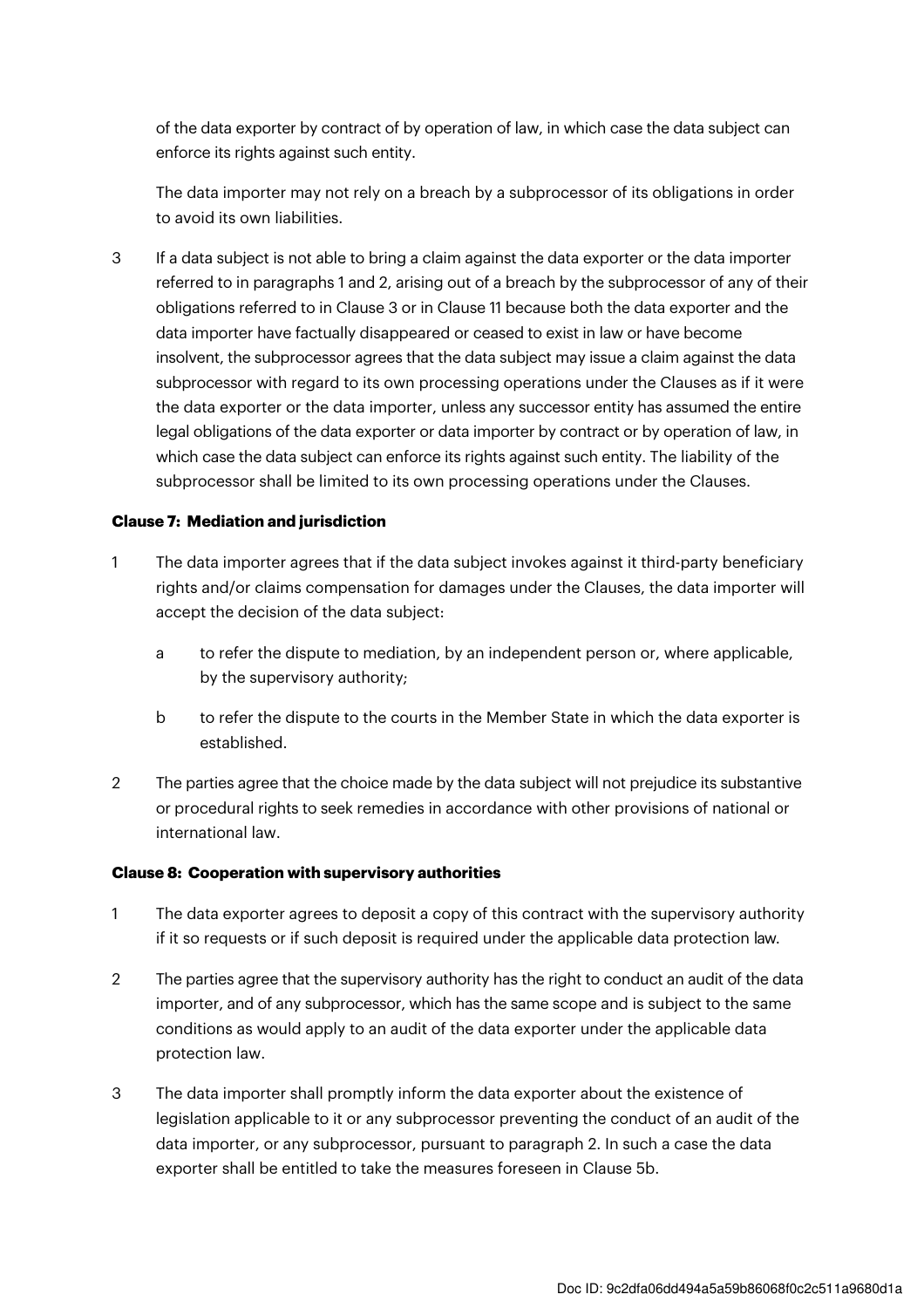## **Clause 9: Governing Law**

The Clauses shall be governed by the law of the Member State in which the data exporter is established.

#### **Clause 10: Variation of the contract**

The parties undertake not to vary or modify the Clauses. This does not preclude the parties from adding clauses on business related issues where required as long as they do not contradict the Clause.

## **Clause 11: Subprocessing**

- 1 The data importer shall not subcontract any of its processing operations performed on behalf of the data exporter under the Clauses without the prior written consent of the data exporter. Where the data importer subcontracts its obligations under the Clauses, with the consent of the data exporter, it shall do so only by way of a written agreement with the subprocessor which imposes the same obligations on the subprocessor as are imposed on the data importer under the Clauses. Where the subprocessor fails to fulfil its data protection obligations under such written agreement the data importer shall remain fully liable to the data exporter for the performance of the subprocessor's obligations under such agreement.
- 2 The prior written contract between the data importer and the subprocessor shall also provide for a third-party beneficiary clause as laid down in Clause 3 for cases where the data subject is not able to bring the claim for compensation referred to in paragraph 1 of Clause 6 against the data exporter or the data importer because they have factually disappeared or have ceased to exist in law or have become insolvent and no successor entity has assumed the entire legal obligations of the data exporter or data importer by contract or by operation of law. Such third-party liability of the subprocessor shall be limited to its own processing operations under the Clauses.
- 3 The provisions relating to data protection aspects for subprocessing of the contract referred to in paragraph 1 shall be governed by the law of the Member State in which the data exporter is established.
- 4 The data exporter shall keep a list of subprocessing agreements concluded under the Clauses and notified by the data importer pursuant to Clause 5j, which shall be updated at least once a year. The list shall be available to the data exporter's data protection supervisory authority.

#### **Clause 12: Obligation after the termination of personal data processing services**

1 The parties agree that on the termination of the provision of data processing services, the data importer and the subprocessor shall, at the choice of the data exporter, return all the personal data transferred and the copies thereof to the data exporter or shall destroy all the personal data and certify to the data exporter that it has done so, unless legislation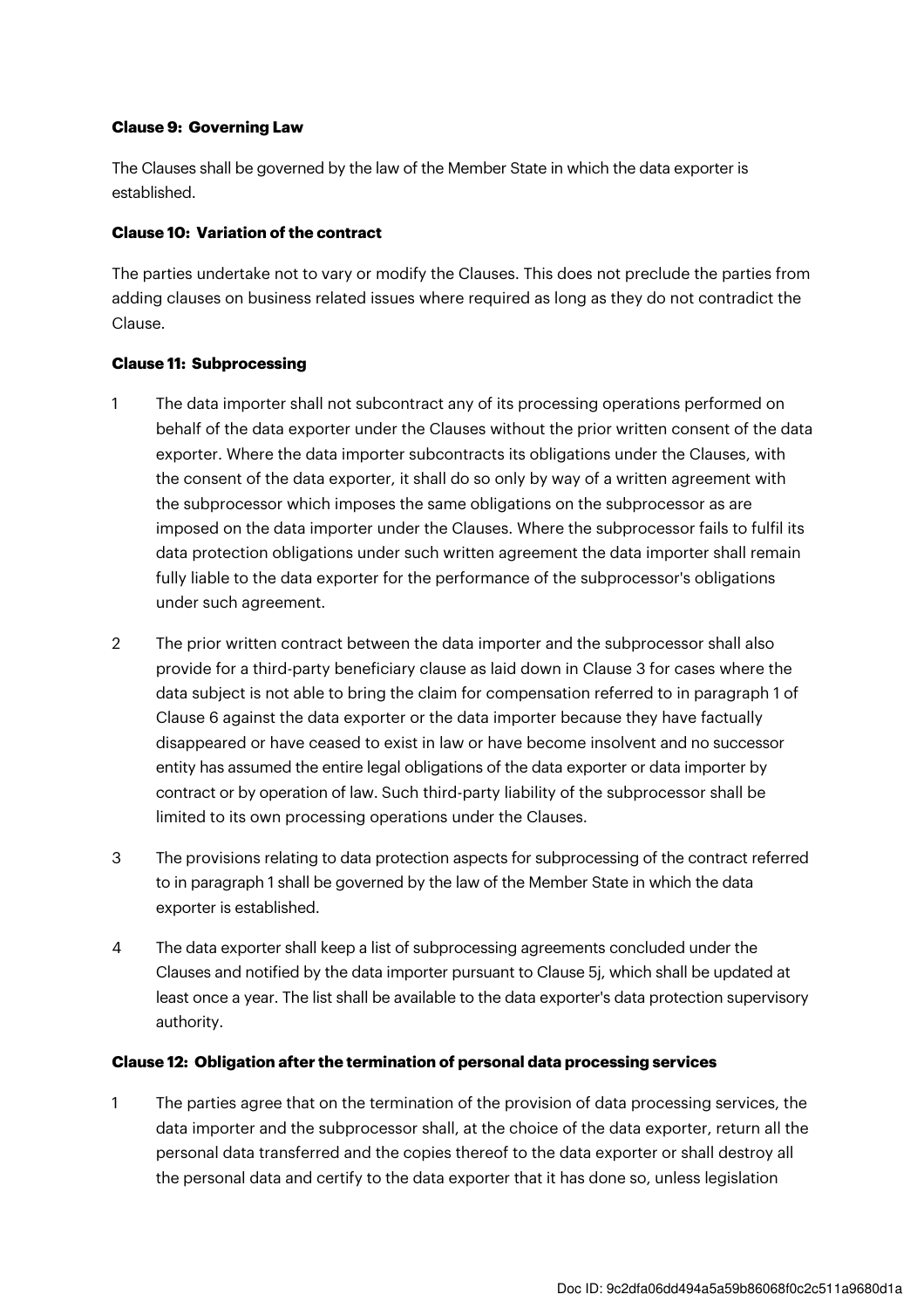imposed upon the data importer prevents it from returning or destroying all or part of the personal data transferred. In that case, the data importer warrants that it will guarantee the confidentiality of the personal data transferred and will not actively process the personal data transferred anymore.

2 The data importer and the subprocessor warrant that upon request of the data exporter and/or of the supervisory authority, it will submit its data processing facilities for an audit of the measures referred to in paragraph 1.

## **On behalf of the data exporter:**

| [Customer to complete the details below]                                      |  |  |
|-------------------------------------------------------------------------------|--|--|
|                                                                               |  |  |
| Position:                                                                     |  |  |
|                                                                               |  |  |
| Other information necessary in order for the contract to be binding (if any): |  |  |
|                                                                               |  |  |
|                                                                               |  |  |

#### **On behalf of the data importer:**

Name: James Broadbent

Position: CEO

Address: Narrative – SPACES, 501 Karangahape Road, Central Auckland 1010

Other information necessary in order for the contract to be binding (if any):

Signature: *James Broadbent*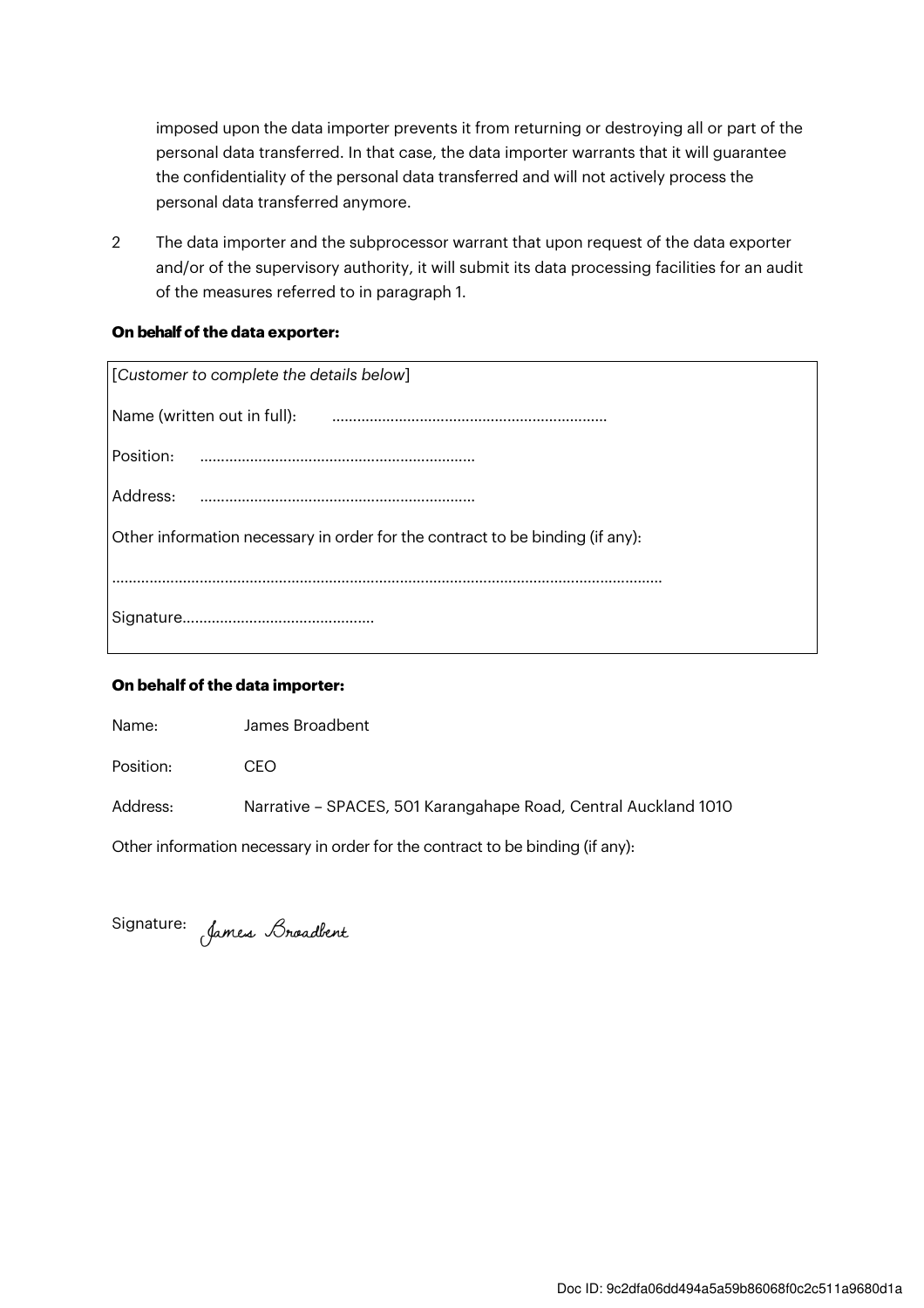## **APPENDIX 1 TO THE STANDARD CONTRACTUAL CLAUSES**

This Appendix forms part of the Clauses and must be completed and signed by the parties

The Member States may complete or specify, according to their national procedures, any additional necessary information to be contained in this Appendix

#### **Data exporter**

The data exporter is:

[Customer to complete the details below] Name: …………………………………………………………… (please specify briefly your activities relevant to the transfer): ………………………………………………………………………………………………………………………

## **Data importer**

The data importer is:

Software Limited, a New Zealand company, company number 6304647

(please specify briefly your activities relevant to the transfer):

Software Limited provides a downloadable desktop and web based app (**Service**), that its customers can use to manage, edit, review and publish their photographs and other information. The provision of the Service is governed by the terms, including the Data Processing Addendum set out at https://narrative.so/terms-and-conditions (**Agreement**).

#### **Data subjects**

The personal data transferred concern the following categories of data subjects:

As set out in Schedule 1 of the Data Processing Addendum to which these Clauses are attached.

#### **Categories of data**

As set out in Schedule 1 of the Data Processing Addendum to which these Clauses are attached.

#### **Processing operations**

The personal data transferred will be subject to the following basic processing activities:

The data importer will process personal data to exercise its rights and perform its obligations under the Agreement.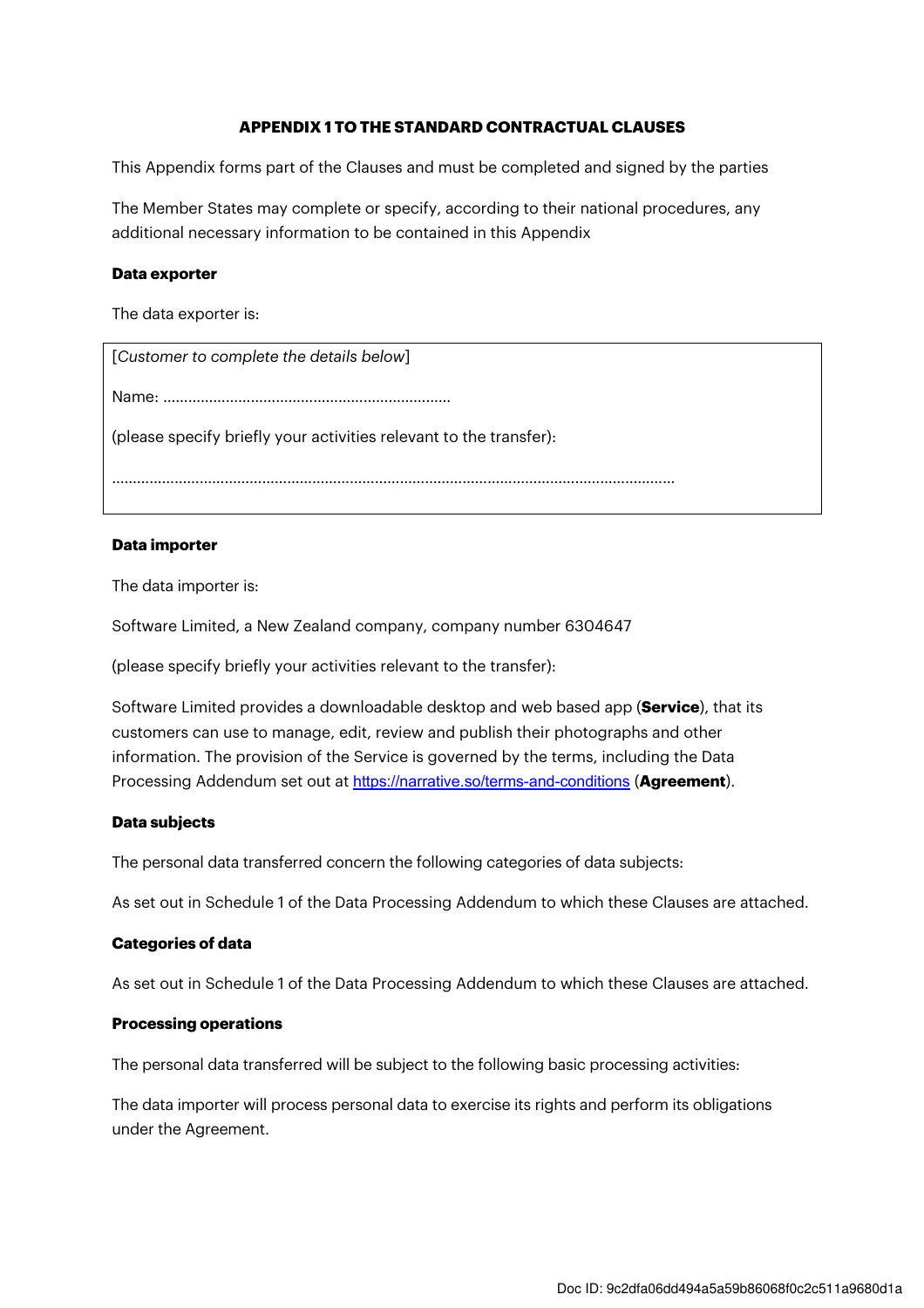## **DATA EXPORTER**

| [Customer to complete the details below] |  |  |
|------------------------------------------|--|--|
| Name:                                    |  |  |
| Signature                                |  |  |

#### **DATA IMPORTER**

Name: James Broadbent

James Broadbent Signature:

#### **APPENDIX 2 TO THE STANDARD CONTRACTUAL CLAUSES**

This Appendix forms part of the Clauses and must be completed and signed by the parties.

#### **Description of the technical and organisational security measures implemented by the data**

importer in accordance with Clauses 4d and 5c:

Data Storage - Our services operate in the cloud, specifically Amazon Web Services (AWS). AWS is the largest cloud compute and storage service provider and maintains strong security and data integrity policies. You can see more about AWS security here. Our servers are physically located in the United States of America, specifically AWS Virginia (us-east-1), and Ohio (us-east-2). We maintain multiple databases to ensure our services operate correctly, and are continuously versioned, and backed up for recovery purposes. Finally, we use AWS Simple Storage Service (S3). We use S3 for storing all customer images, and other auxiliary assets. Encryption - All traffic to any of our services are encrypted via HTTPS and protected with SSL certification.

Passwords - All user passwords are hash using Bcrypt hashing function. Passwords cannot be retrieved or changed without access to the associated user email address. Internal passwords are controlled and stored in 1Password, along with 2-Factor authentication where available. For all critical system access control is managed via Hashicorp Vault, with strict lease policies, and auto revoking. In most cases, certificates are issued rather than passwords. Billing Data - We do not store your Credit Card details. All storage, payment processing, and fraud protection is managed by Stripe. Stripe is a secure PCI compliant company. You can see more about Stripe here.

Segregation of Duties – Our employees do not have access to your data. The exception to this is when customer success teams, or engineers need to help, or debug an issue with your account. Access to data is controlled by department and role. Gaining access to data requires requesting access with our core service team. See our Terms and Conditions for more about how we use your data.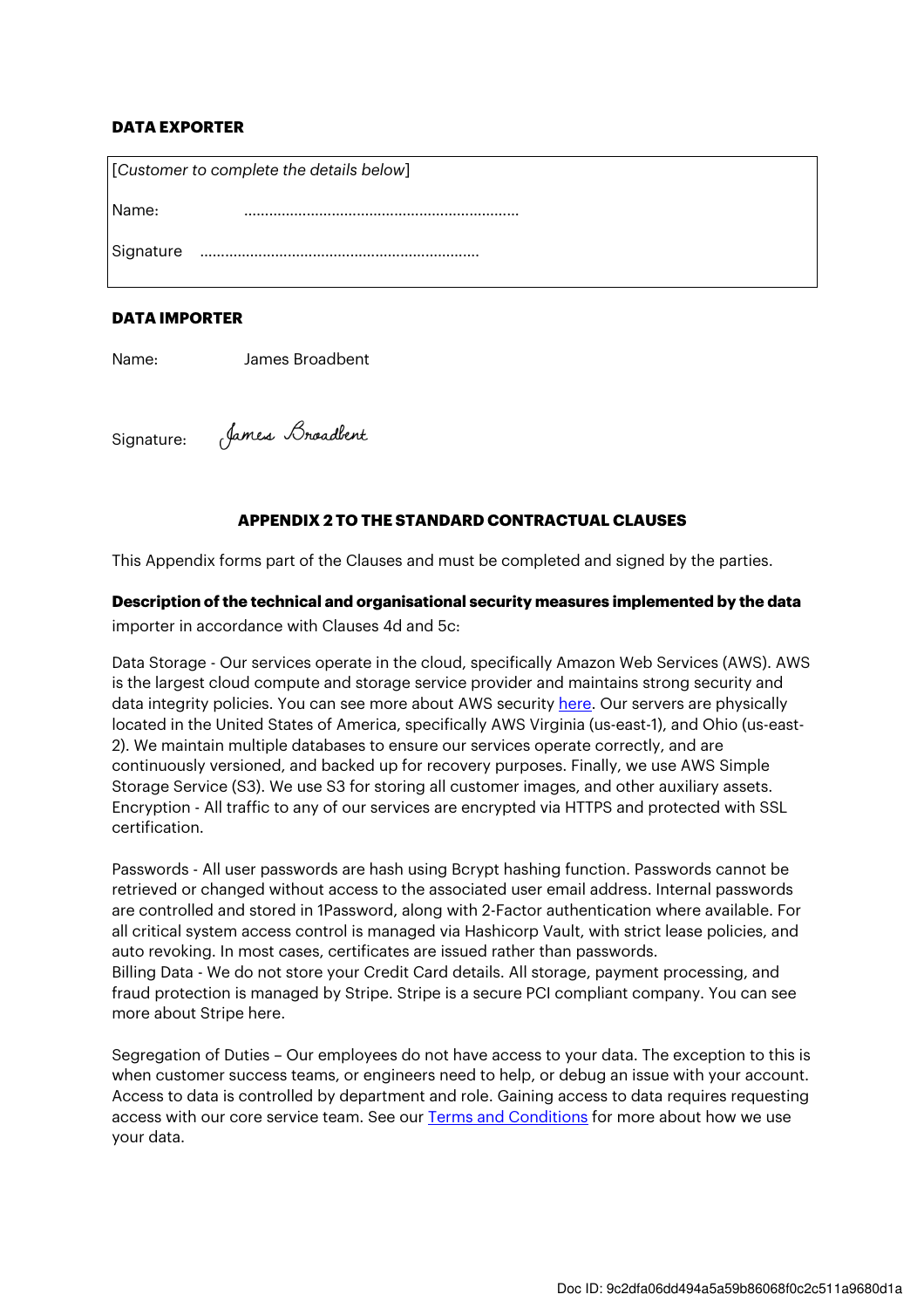Reliability – We have multiple layers of redundancy and availability. Our services are designed to scale to demand as needed and protected via Cloudflare against DDoS attacks or other malicious activity. Our services are also monitored, with automatic notification services to signal potential issues.

Data Processing and Retention - See our Terms and Conditions and Privacy Policy.

## **DATA EXPORTER**

| [Customer to complete the details below] |  |  |
|------------------------------------------|--|--|
| l Name:                                  |  |  |
| Signature                                |  |  |

## **DATA IMPORTER**

Name: James Broadbent

Signature: *James Broadbent*